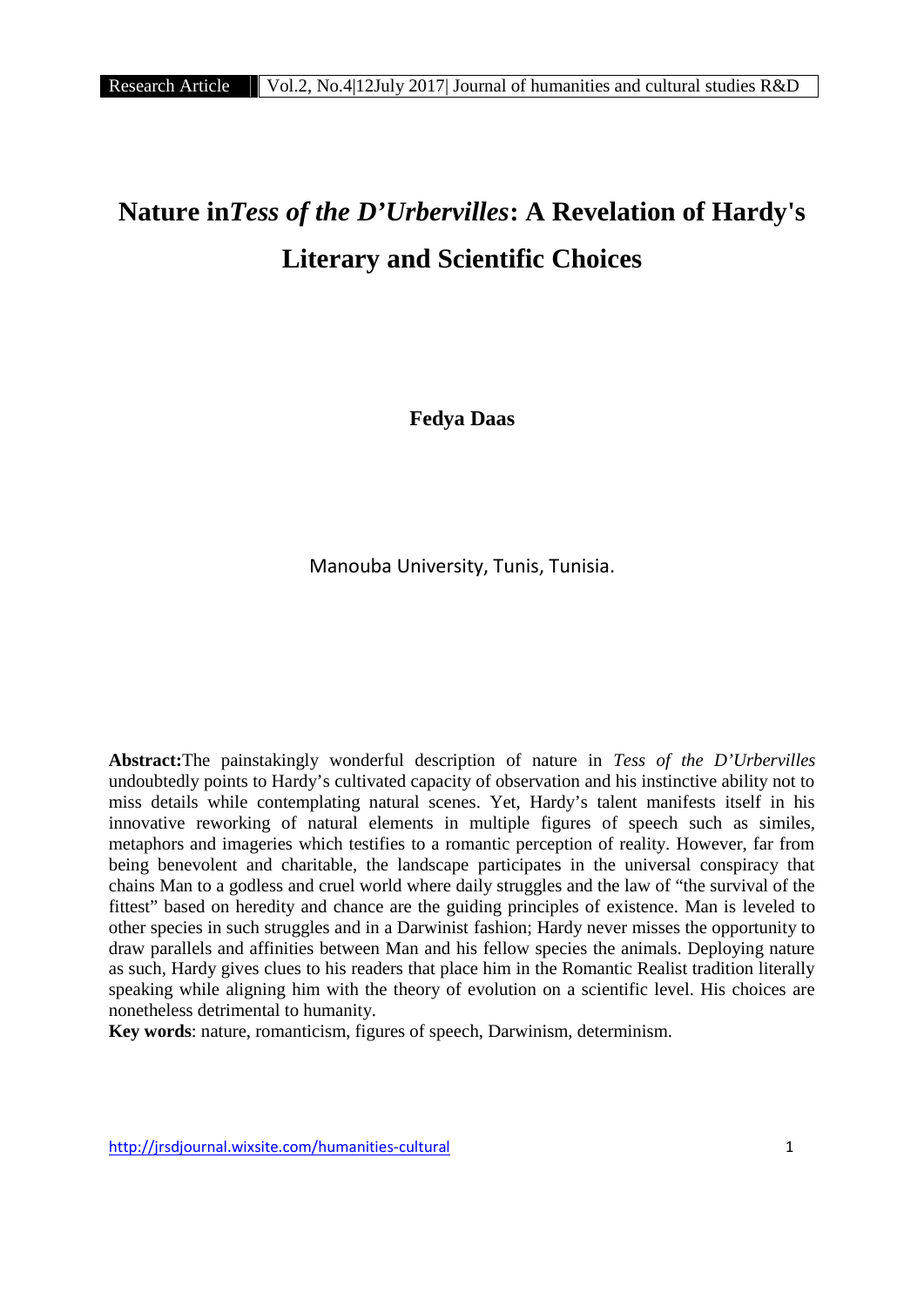#### **Introduction (literature review, purpose)**

This article comes to fill in the gaps in the existing literature analyzing the deployment of nature in Hardy's *Tess of the D'Urbervilles* and the impacts of Darwinism on its composition. In fact, works about Hardy's use of nature as a background or a rural setting to his novel abound, yet do not look at the functionality of the landscape. Amalgamating both his literary and scientific convictions, sceneries affirm that literature and science reflect and complement each other and are not as popularly known at odds. In a similar vein, realism is often considered as a reaction against romanticism; however, my article shows that Hardy manages to blend these traditionally opposed literary movements quite aptly. Last but not least, works dealing with Hardy's deterministic views in life are not uncommon but rarely do they discuss the dangers of such determinism on humanity.

#### **Methods:**

My approach is mainly descriptive dealing with Hardy's exploitation of nature in different ways based on books, online articles and personal critical analysis.

## **Discussion:**

First of all, in *Tess of the D'Urbervilles*, nature is invested into different figures of speech lending a poetic style into the novel's texture. Besides, between the romanticism of his poetic style and the realism of the novel, Hardy sets out a Victorian romantic realist project. Finally, his evolutionary perspective built around notions like heredity, chance, and common ancestors between men and animals works out its way into a dangerously deterministic view of life.

## **Summary of the novel:**

Before examining the functionality of nature in Hardy's *Tess of the D'Urbervilles*, a brief account of the story seems necessary. *Tess* is Hardy's twelfth and penultimate novel written in 1891. "Hardy was once asked, 'Which of your novels is your favourite?' He thought for a moment and replied, simply, 'Tess'" (Johnson 1977, 142). The fact that this novel is his favorite implies that the literary and scientific choices incorporated mirror what Hardy truly believes in and thus one can draw general conclusions about the writer. The story starts by the poor Jack Durbeyfieldgaining knowledge about his aristocratic lineage and consequently developing hopes of richness. MrsDurbeyfield knows about a rich D'Urbervilles in some parts of the country and sends her beautiful daughter Tess to claim kinship. Driven by a sense of guilt because she caused the death of the family's horse, their only source of income, Tess sets out to her journey. Unfortunately, the two families are not relatives as the rich family faked the name for the sake of reputation. But Alec, the only son of the family, hides the reality from Tess and manages to seduce, rape and impregnate her. This disastrous event shatters all hopes of happiness for the heroine Tess. After experiencing a brief happiness and a romantic relationship with Angel, she is abandoned by the latter the night of her marriage upon her confession of the incident. Gloom and misery ensue. Later on, Alec takes advantage again of Tess. Unable to bear the pain and the humiliation especially when Angel forgives her, Tess murders Alec and is finally executed for her crime.

#### **1-APoetic Style through Natural Elements:**

Hardy began his writing career as a poet, but the public unacknowledgementof the merit of his verse coupled with his need for money compelled him to turn tofiction. However, "he was often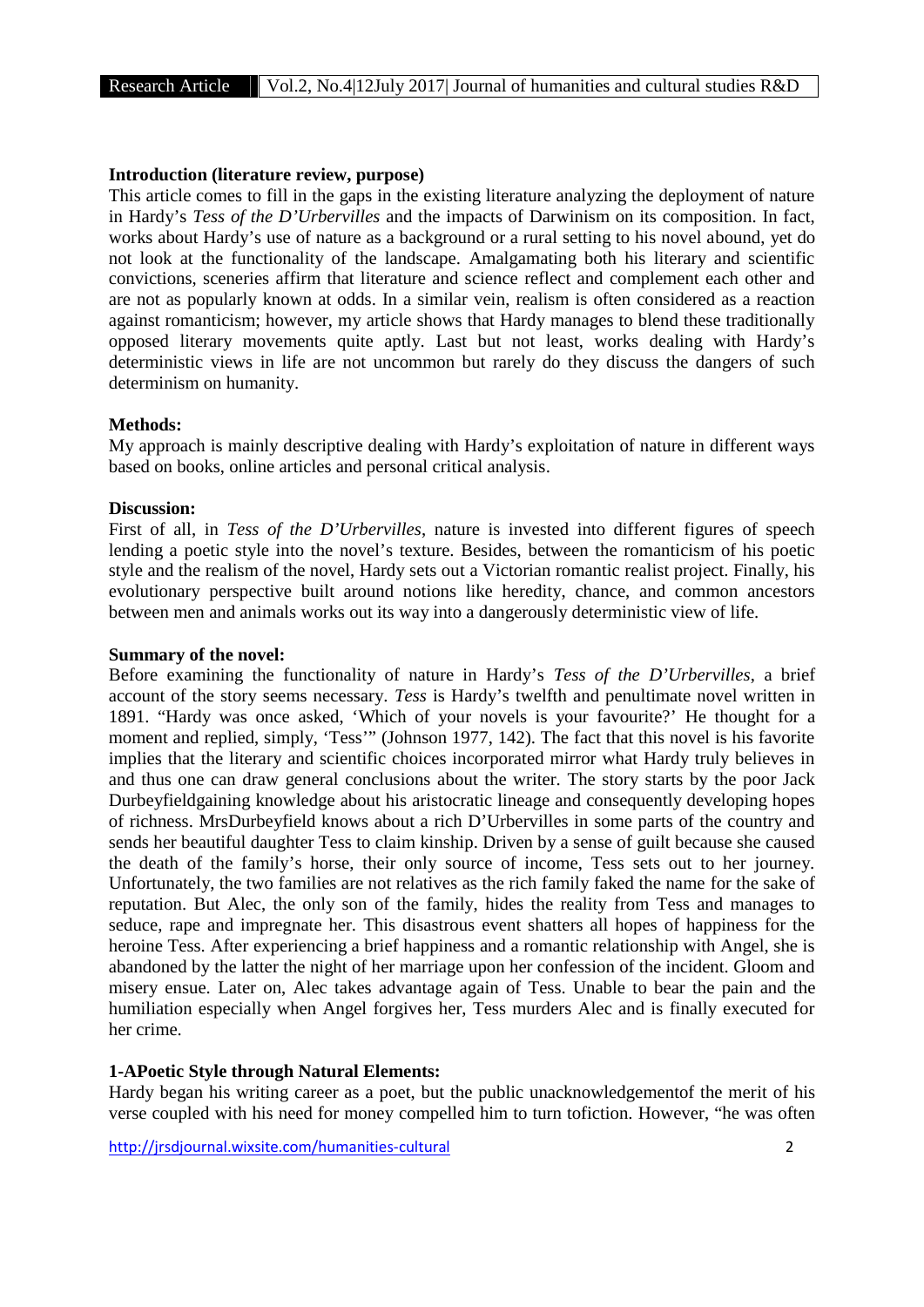known to make disparaging remarks about the mechanical trade of novel writing"(Johnson 1977, 295). While a novelist, Hardy does not succumb to the novel's commercial obligations nor does he lose his fondness of poetry and spontaneously preserves poetic diction in his prose. His poetic diction is most often linked to nature. By nature, Hardy means more than a collection of inanimate natural objects or a mute background to events. Rather, it is considered an active contributor to the life of the individual. It sometimes works as a concrete representation to feelings, sometimes as omens and forerunners of events.

One first poetic aspect that weaves the fictional texture in *Tess of the D'Urbervilles*is symbolism. Indeed, words in this text bear both the denotative and connotative aspects. Connotations, while often universal, are sometimes specific to the work in hand and need to be analyzed in close relation to the thick web of symbolic references that matches the heroine's different stages in life. A striking instance is when Tess thinks about Angel's suggestion of marriage. Torn between joy and dejection, vacillating between acceptance and refusal and unable to decide whether she should tell him about her sexual affair with Alec or keep it secret, she "remain[s] among willows"(Hardy 2000,156). In fact,

The willow tree has a long history of symbolism rooted in spirituality and cultural traditions. There are references to the willow tree in Celtic and Christian tradition, among others. One of the most valuable traits of the willow tree is its flexibility. The willow tree is one of the few trees that is capable of bending in outrageous poses without snapping. This can be a powerful metaphor for those of us seeking recovery or a spiritual path. The message of the willow tree is to adjust with life, rather than fighting it, surrendering to the process. The willow reminds us to let go and to surrender completely to our innermost selves and to gain a deeper understanding of our subconscious. Another powerful symbolic meaning of the willow tree is its adaptability, the willow tree's ability to not only survive, but also thrive in some of the most challenging conditions. We can also look at how the willow tree encourages the expression of deep emotions, including grief and sadness through tears and teaching us the value and consequences of love and loss. One of the greatest symbolic meanings of the willow tree is that even through great loss we have the ability to grow and there is potential for something new ("Symbolism of the Willow Tree", 2016)

Accordingly, the willow tree is highly significant for Tess. Undergoing severe misery and psychological disturbance after being raped by Alec, Angel's proposal offers promises of happiness and recovery. Pondering upon the matter, Hardy places his heroine under a willow tree following the historical significance of the symbol. Yet, Hardy reworks the natural elements into a design which belongs to tradition as well as to his own convictions. He believes that nature is anything but benevolent. The possibility of recovery, survival and adaptability remains unrealized as it is revealed later on in the course of actions. Angel could not accept Tess's affair although he was once an adulterer himself; and the happiness-to-be turns into further despondency and agony. The willow tree far from being a solution and a locus of "potential for something new" is an illusionary respite and an inevitable reoccurrence of the old cruelty of fate. On the same day of the willow scene and as the night advances the moon arises in the sky but Tess "went in, and upstairs without alight" (Hardy 2000, 156). Historically the moon is a symbol of chastity; and the fact that Tess does not stay to enjoy it and prefers going back home without light reminds the reader that Tess is "[maiden] no more"(Hardy 2000,66).

The moon isalsoconsidered a luminary, but she produces no light of her own accord. She is reliant upon the sun'slight to reflect (mirror) her image to our earthly eyes. This method of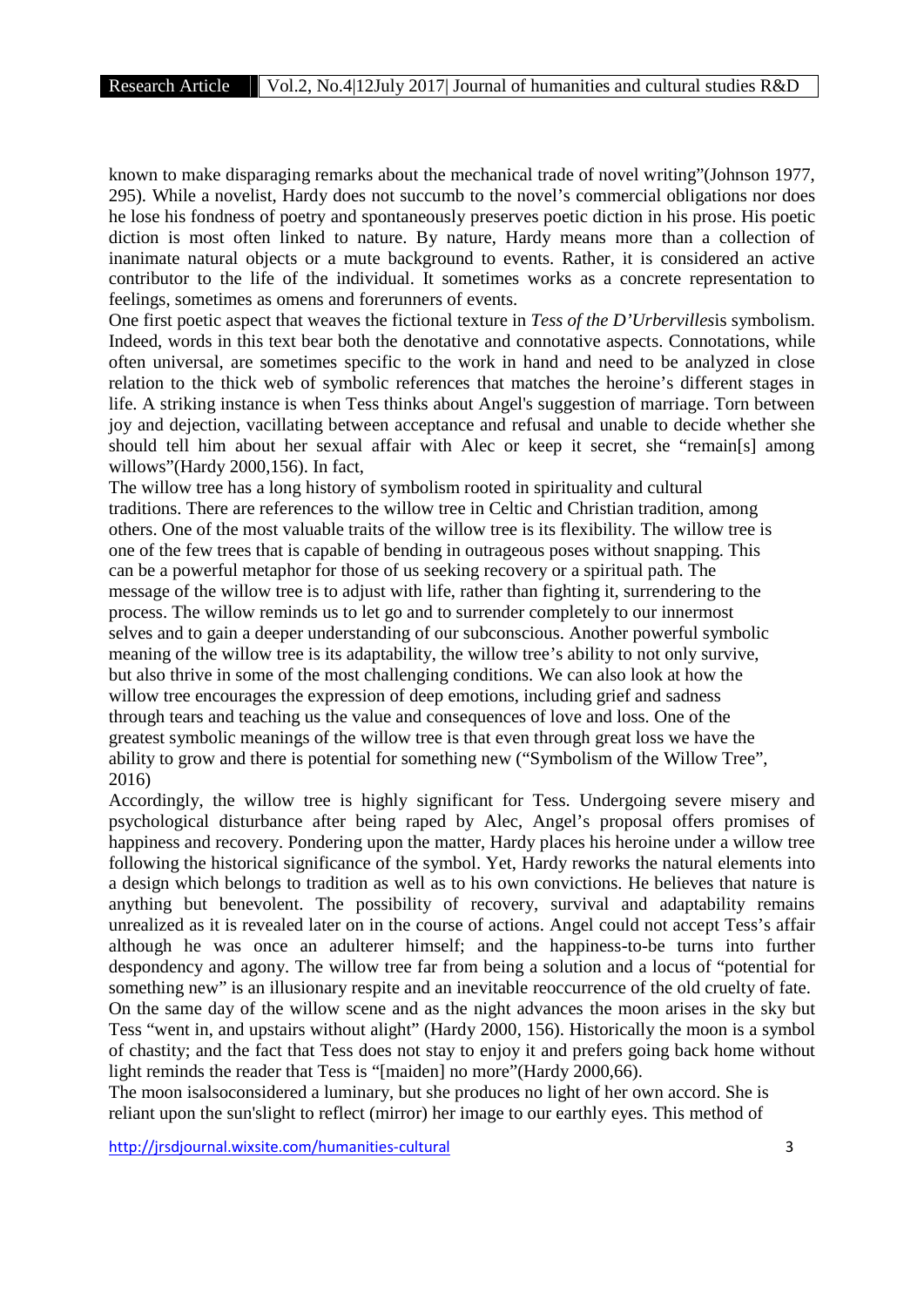projecting light makes the moon a symbol of subtlety. Clarity, reflection, and indirect deduction are gained by *passive means*. Where the sun will boldly bear down its blaze upon a given philosophical subject – the moon softly enfolds our attention - illumining our psyche in a gossamer glow that is more open to esoteric impressions ("Moon Meanings and Moon Symbolism").

In the above mentioned symbolic sense, the image of the moon has much to do with Tess's precarious situation and her passivity in receiving events such as her violation. She is not the determinant of her fate. Nothing happens as she likes. Her destiny is always traced by others. Alec writes her story as an adulteress and the Victorian ethics carried out by Angel dash all hopes of happiness. Her flee from the light becomes thus an attempt at escaping the passivity that stamps all the phases in her life; yet, she remains again and again trapped by the gender, social, and ethical nets of the time.

Another significant symbol is the mistletoe. Mistletoeis of extreme importance to pagan cultures, for it is a sacred plant to the Druids that "revered the plant's powers as an aphrodisiac, believing the berries to contain the sperm of the gods" ("Mistletoe in Mythology"). Hardy makes good use of this symbol when Angel revisits the Wellbridge Farm house after the collapse of his marriage and finds that the leaves and the berries of the mistletoe he placed over the marriage-bed are "brown and wrinkled" (Hardy 2000,234). Another impressive example occurs when Tess is molested anew by Alec - her former lover - after her husband's deserting of her.Alec compares her to a calf:"you are as weak as a bled calf, you know you are" (Hardy 2000,294). Ln most religionsa calf is a sacrificial animal; therefore, associating Tess with this animal foreshadows her second submission to Alec's seduction. Her victimization is mapped through images of blood, animals, and sacrifice.

As such, symbolism is not the mere substitution of one object for another but the use of concrete imagery to express abstract ideas and emotions. StéphaneMallarmé defines symbolism as the art of "evoking an object little by little so as to reveal a mood or conversely, the art of choosing an object and extracting from it "unétatd'âme" and he adds that this could be achieved only "par uneserie de déchiffrements" that is "by a series of decipherings"(qtd. in Chadwick 1985, 1).Indeed the reader should labor to extract a mood for deciphering one meaningmeans the meticulous examination and the attentive trailing of several symbolic images in different instances.

One of the richest associations that compels deciphering is linking Tess to the red color in various occasions. In fact, Tony Tanner agrees that "[w]atching Tess's life we begin to see that her destiny is nothing more or less than the colorred"  $(1968, 192)^{1}$ . The color red being the color of blood "dogs her, disturbs her, destroys her. She is full of it, she spills it, she loses it," (1968, 192) Tannercontinues. Her mouth is "a mobile peony mouth" (Hardy 2000, 10). Peony is a plant with large showy red flowers; thus, Tess's mouth represents an enticement to the male gaze. When she goes to Trantridge for the first time, Alec forces roses and red-strawberries on her. While Alec carries her on his horse for the second time to Trantridge to working the poultry farm, he whips his horse, significantly a mare, inexorably intosubmission.When Alec offers transport to Tess after her Saturday late enjoyment of the fair and the market in Chase borough, he guides her into the deep forest where primeval yews, which are shrubs with stiff straight leaves and poisonous red fruits, fill the place and a thick fog wraps the Chase. All these symbolic signs incrementally bring about the deflowering of Tess. In his novel, Hardy is able to match every natural detail with an appropriate physical, social, and mental correspondence. Conveying such abstract ideas that illuminate the text through familiar natural objects such as strawberries,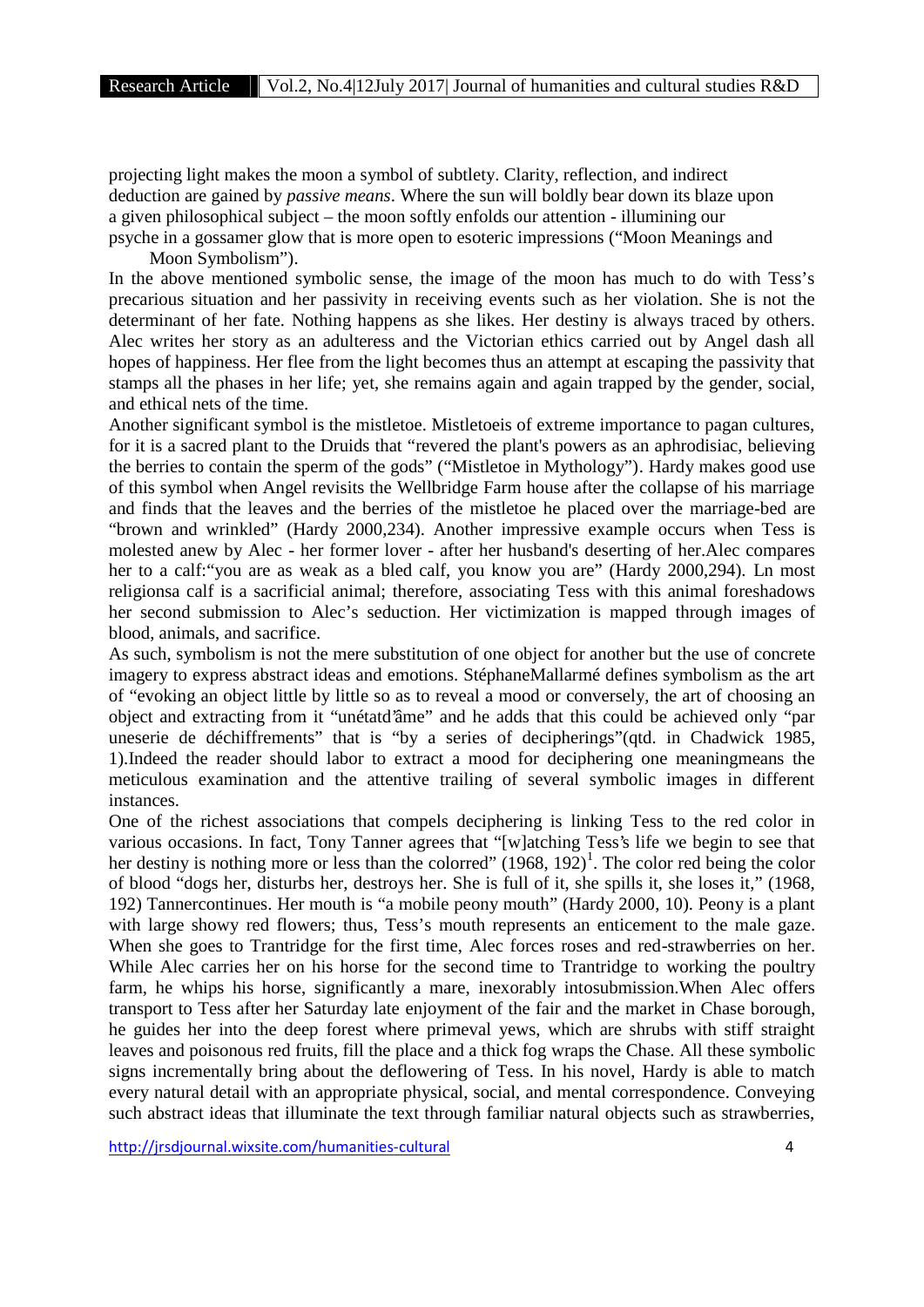peony and, yews testifies to Hardy's literary dexterity and his familiarity with the rural environment. Indeed, Coombes affirms in his book *Literature and Criticism*that In a good writer's hands, the image, fresh and vivid, is at its fullest used to intensify, to clarify, toenrich; a successful image helps to make us feel the writer's grasp of the object orsituation he is dealing with, gives his grasp of it with precision, vividness, force, economy; and to make such an impact on us, its content, the stuff of which it is made, can't be unduly fantastic and remote from our experience, but must be such that it can be immediately felt by us as belonging in one way or another to the fabric of our own lives ( 1953, 43-4).

Symbolism via natural elements is but one device used by Hardy to convey ideas and images which are beyond the reach of literal expression. Hardy resorts consistently to figures of speech not to ornament his language but to stimulate intellectual and sensory responses. His incessant deployment of nature unveils itself in similes as well. He intersperses a protean range of wonderful and innovative similes in his text. The sound of the reaping-machine in Marlott is; for example,"like the love making of the grasshopper" (Hardy 2000,77).The resemblance is the annoying and unprepossessing nature of both sounds. While one may be more familiar with the noise a reaping-machine produces than that of the love making of the grasshopper, the simile intends to divulge Hardy's personal repulsion of the insectile intrusion of machines into the human world. Machines are for him unwelcome insects that mar the peaceful rural existence. Tess and Marian work hard in the stubborn soil of Flint-combAsh and "crawl over the surface [of the land] like flies"(Hardy 2000, 250). Here the insects translate that the two girls are so diminished in value and state of mind. They are lost financially and especially psychologically; hence, their fly-like situation. The life of Tess "shall fall as a leaf and be shed as the rain" (Hardy 2000, 203) when Angel rejects her because of her sexual affair withAlec.

Metaphors are of equal significance to Hardy in his texture of figurative language. When Tess and Angel are under some fir trees after Tess's murdering of Alec, the boughs are moaning, showing dejection for Tess's future hanging. Here nature is cruel in prefiguring Tess's death and functions as an omen. Hardy infuses some extended metaphors too. One outstanding metaphoris the following: "On the grey moisture of the grass were marks where the cows had lain through the night - dark-green islands of dry herbage the sizeof their carcasses, in the general sea of dew. From each island proceeded a serpentine trail, by which the cow had rambled away to feed after getting up"(Hardy2000,116).It is interesting to note that in the above mentioned metaphor, nature is used to depict nature. The whole image is amazing and springs from Hardy's profound knowledge of the rural life with its precise details. The overwhelming dew in the morning makes the field look like a sea in its openness and vagueness; and the scattered places in the field where cows spent the night are of a darker color so that they are distinguished from the white mass wrapping the space just like islands which are prominent in the blue sea. The trail left after the departure of the cows for food forms continuity to the island-like spot. Neither evoking a human mood nor prefiguring an event, has this metaphor served to add a fresh perception to a familiar rural scene. In this sense, Hardy's style is akin to the Russian formalism's technique of defamiliarization or Ezra Pound's "make it new". In his defamiliarizing of the familiar, the writer suggests that perception is more important than reality and here again Hardy looks much more like a romantic poet rather than a realistic novelist.

Sometimes similes and metaphors mingle together and contribute to the same image. Hardy depicts Tess in the twilight:"Minute diamonds of moisture from the mist hung too, upon Tess's eyelashes and drops upon her like seed pearls" (Hardy 2000, 116). In his insistence on the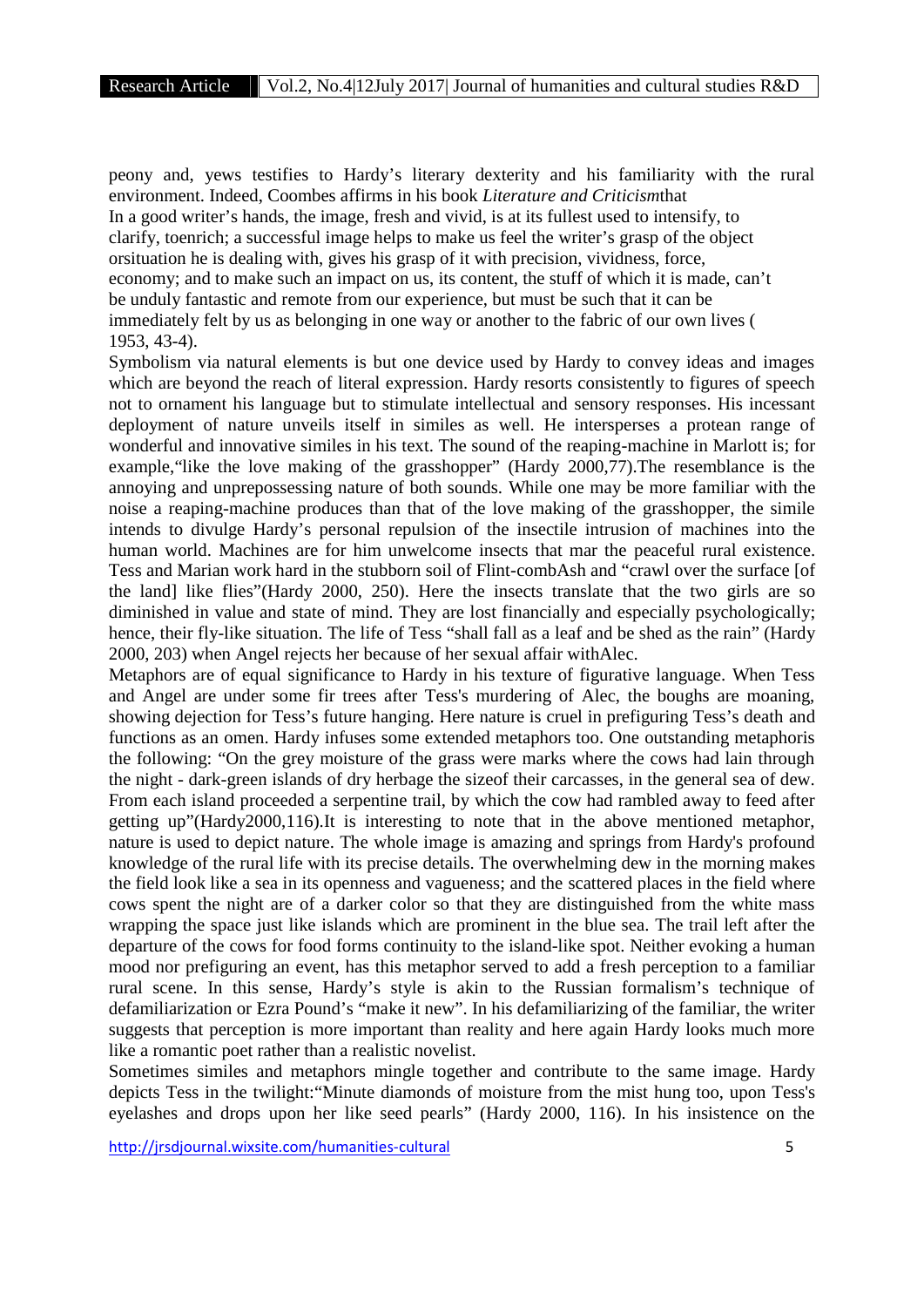ethereal beauty of Tess at that time of the day, Hardy makes of his heroine a figure of light with the brilliance of diamonds and pearls. The image intensifies Angel's belief that Tess is different in nature and essence from other women taking her to be the embodiment of the physical and spiritual purity. The very choice of the twilight time reveals Hardy's conviction that a woman's purity is a construct conjured up by the personal as well as social convictions of the time. While Angel's world shatters upon knowing that Tess is virgin no more reducing the female purity to such a narrow Victorian ideal, Hardy insists in his subtitle to the Novel that Tess of the d'Urbervilles is *A Pure Woman*. Terms like "moisture" and "mist" are used to highlight the nebulosity of the idea of purity in the Victorian times. Hardy points to the change of perception from the twilight to other periods of the day which parallels the ephemeral nature of social conventions.

Personification is less frequent. Hardy is more interested in linking people to the surrounding natural environment than in linking nature to people. One example is the description of the dry ugly soil of Flint-comb Ash. "The whole field was in color a desolate drab. It was a complexion without features as if a face from chin to brow should be only an expanse of skin" (Hardy 2000, 250). It is as if the land had a complexion, a face which ought to have features but its featurelessness makes it plain, ugly, and ominous.

Visual imageries are, on the other hand, frequent involving light, darkness, beauty and color among other things. Norman Page asserts that "[i]f Dickens' greatest natural gift [is] his ear ... Hardy's [is] surely his eyes and his keen response to the visible world" (1986, 66). When Tess and Angel met in the early morning, "the spectral, half-compounded, aqueous light... pervaded the open mead, impressed them with a feeling of isolation, as if they were Adam and Eve" (Hardy 2000, 115). Images of light are created by naming them (light), by describing the type of light which is to be perceived of a specific source (spectral, aqueous) as well as detailing their effects (impression of isolation and paradise).

Auditory imageries are also present but less recurrent. Here is one example: "[Silence] was broken by the strumming of strings ... those notes ...wandered in the still air with a stark quality like that of nudity ... Tess listened like a fascinated bird ... Tess was conscious of neither time nor space"(Hardy 2000,108 ). Again, images of sound are produced by naming them (strummingof strings), describing the emanating type of sound (stark quality like that of nudity) along with their effects such as fascination and the loss of consciousness.

Both imageries are taken from "The Rally" phase where the poetic style and the recurrence to nature become more intense than in any other part of the novel. The phase exposes the growing love relationship of Tess and Angel which recallsmindingromances and the romantics. I insist on the distinction between romance as a genre which applies in multiple ways to Hardy's novel but remains beyond the scope of this paper and the romantic tradition with its emphasis on nature as the key concern of this work.

#### **2-Thomas Hardy's Romantic Realism**:

Before comparing Hardy's literary practice to romanticism, a brief overview of the latter seems necessary. A reaction against the excessive belief on rationality and reason, romanticism emphasizes emotions and imagination. "The Romantic period of history, lasting from the late- 18th to mid-19th century", Martha Mendenhallsummarizes, "affected the perceptions of Europeans and Americans in the areas of music, literature, art and philosophy. Romantic ideas emphasized a strong perception of self, reliance upon one's imaginative faculties and the investment of Nature with symbolic and quasi-religious significance. The Romantic movement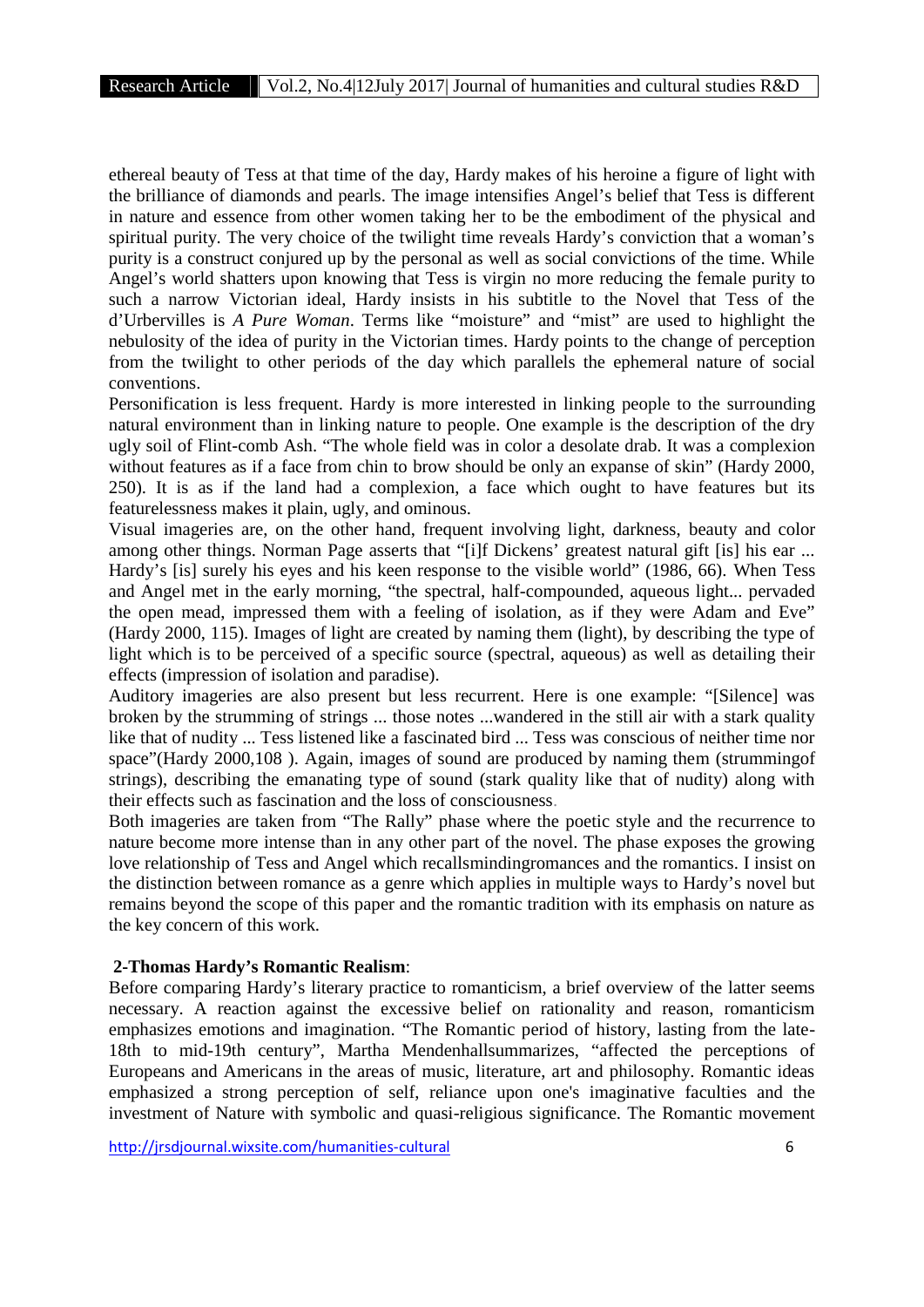also opposed the Industrial Revolution's mechanistic influence on society" ("The Defining Ideas of Romanticism"). In this respect, Hardy's investment of nature through the above discussed imageries and figures of speech, his distaste of the mechanical invasions epitomized in the reaping machine and the emphasis on the particular experience of the individual as opposed to the neo-classical concern with universal types align him with the romantic tradition.

However, his romanticism incorporates some changes of structure and emphasis from the traditional guidelines of the movement. Such departures are; of course, direct or indirect responses to his times. Thomas Hardy, who was born in 1840 and died in 1928, lived all the Victorian era that spanned from 1837 to 1901. The Victorian era that marked the reign of Queen Victoria in Great Britain witnessed major social and economic upheavals due to the emergence of industrialization. "As manufacturing and industrialization skyrocketed," Jackie Ngo explains, "the chasm between the rich and the poor widened. Social turbulence was feverish, prompting writers and thinkers to speak out against the injustices in the world. As the economy abandoned agriculture for industry, rural farmers were forced to move to the city in search of factory work, straining the urban infrastructure"(*"*Literary Elements of Victorian Literature*"*). Therefore, the English society experienced periods of transition from rural to urban, from conservative to liberal and even because of the emergence of new scientific theories such as Darwin's theory of evolution from Christianity to apostasy.

These transitory instances were, of course, reflected in the literary practice of the time which underwent a transition itself. Josh Rahnwrites:

In the early years of the Victorian Period, poetry was still the most visible of literary forms. Like everything else, poetry and poetics underwent an evolution during the nineteenth century. Both the purpose of poetry and its basic style and tone changed drastically during the Victorian Period. In the first half of the nineteenth century, poetry was still mired in the escapist, abstractimagery and themes of the earlier generation. While essayists and novelists were confronting social issues head-on, poets for their part remained ambivalent at best. This self-induced coma gradually lifted, and by mid-century most poets had moved away from the abstractions and metaphysical tropes of the Romantics and fashioned a more down-to-earth, realistic kind of verse... At some point in the Victorian era, the novel replaced the poem as the most fashionable vehicle for the transmission of literature ("Victorian Literature" 2011).

The changing landscape of the English society in the Victorian age accelerates the rise of the novel as an appropriate genre to reflect upon the new social, economic, and political structures then at work. Attention to details, reports of life-like experiences and the investigation of the psychological interiors of the characters become the main traits of the novel and of the realistic novel in particular.

Hardy takes great pain in describing the rural community in the Victorian era with all its specificities and activities in his *Tess of the D'Urbervilles*; yet, his realistic depiction of circumstances is tethered to a romantic poetic style. His novel embodies the transition from romanticism to realism quite aptly. The course of events is actually concomitant with nature. The different psychological states of Tess are mirrored in the surrounding scenery or originate from it. Jackie Ngo attributes such a practice to the Victorian writers. He says,"Victorian authors bolstered the power of personal experience and emotion by altering the pre-existing concept of word-painting from a mere description of scenery to a dramatic narration of landscape". Apart from the instances detailed in the first part of the article, Hardy traces the heroine's trajectory in life through the seasons. On the May-Day dance which is a spring festivity and "a gay survival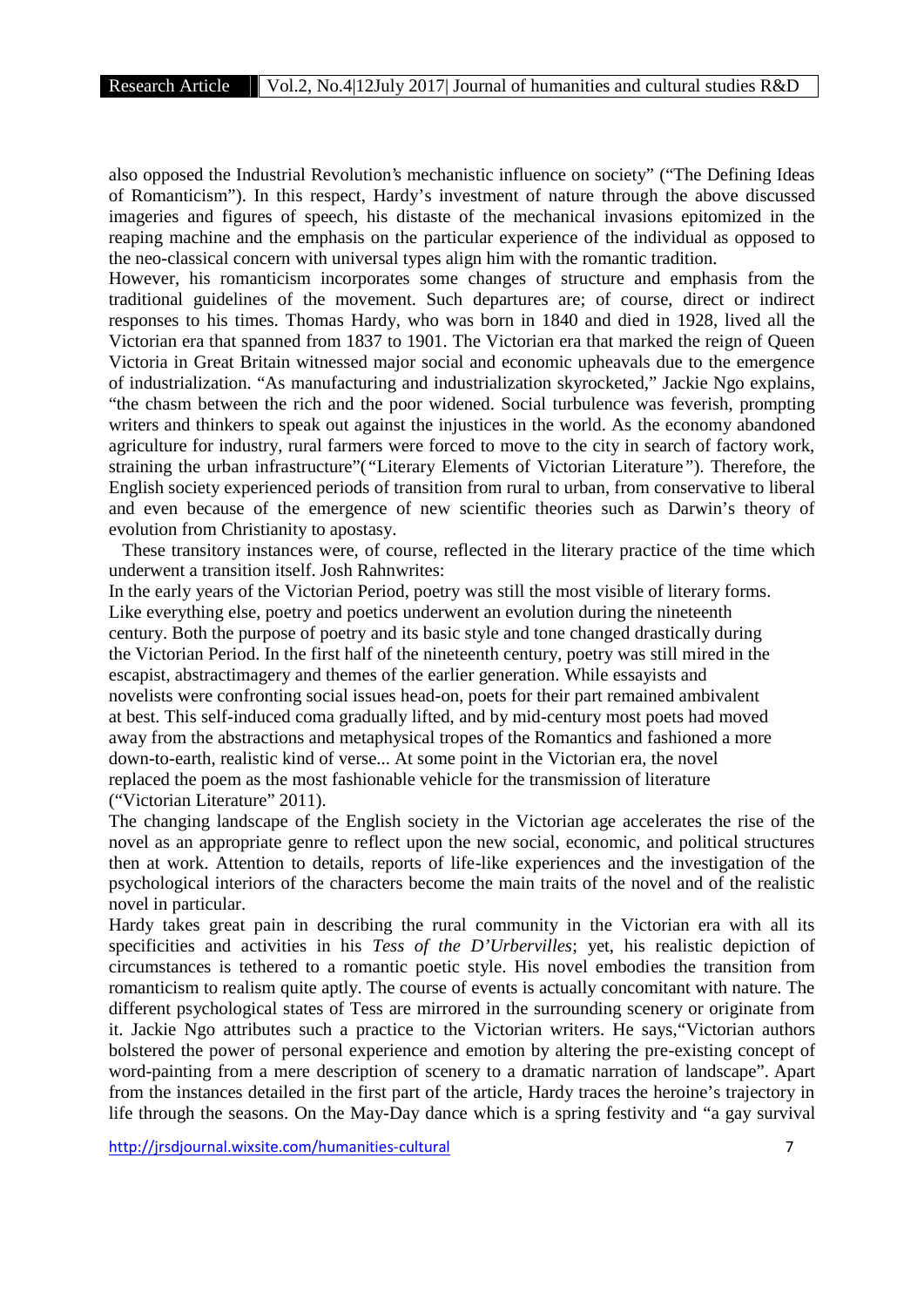from Old-Style days, when cheerfulness and May time were synonyms" and when girls were "all dressed in white gowns" (Hardy 2000, 8); and Tess "was a fine and handsome girl– not handsomer than some others, possibly– but her mobile peony mouth and large innocent eyes added eloquence to colourand shape. She wore a red ribbon in her hair, and was the only one of the white company who could boast of such a pronounced adornment" (Hardy 2000, 9), Tess is still a happy maiden. As autumn advances, Tess becomes "[m]aiden no more" (Hardy 2000, 66) as the subtitle of chapter twelve informs the readers. Her rape incident takes place in October. Further misery ensues as Tess's child Sorrow dies significantly in winter. As the season turns into "a particularly fine spring" (Hardy 2000, 88), Tessenters a healing process and gets a job as a milkmaid in Talbothays dairy away from home. "Her hopes mingled with the sunshine" (Hardy 2000, 91) and as such it seems not surprising that she meets Angel Clare her beloved for the first time in a summer evening in June in the dairy. Being the season of romance, the love relationship between Tess and Angel grows as the "season devolp[s] and mature[s]" (Hardy 2000, 113). Unfortunately, their wedding which promises happiness and recovery for Tess takes place in winter. It ends on the first day when Tess confesses her past to her partner. Intermittently, Tess experiences ups and downs that parallel the conventional coding of the seasons. Finally, the story closes with the heroine's execution in a July morning after experiencing a brief romantic relationship with Angel. The romance of the summer betrays Tess as it betrays the reader at the end of the novel with a tragic resolution.

It is here where Hardy departs from the romantics' exploitation of nature. For the latters, recurrence to nature is a retreat from the evils of industry. Nature serves as the favorite living milieu, a beautiful background to be depicted in their literature as well as a source of tranquility and inspiration. Returning to nature, which is pure and innocent, is an opportunity for renewal and regeneration. Nature is benevolent and sympathetic to humans. In *Tess of the D'Urbervilles*, nature as has been discussed in this paper proves indifferent, cruel and, destructive to Tess's life. Hardy believes that nature is cyclic and though it passes by spring, summer and autumn, it inevitably ends up in winter when everything dries up and dies. For Hardy, the universe is godless. Based on that principle, he develops pessimistic and deterministic views of life leading to his concept of "immanent will" which is at odds with Wordsworth's "active principle" that is a belief in the healing power of nature.

Hardy reports the specificities of rural communities in the Victorian era and narrates his heroine's life story so precisely but in no way could he betray his sensitivity to the natural world. Through nature, Hardy does not evade reality but gives the reader a closer understanding, a better vision, and a familiar experience of it. Nature is deployed in a way that makes the real look more real by concretizing the most abstract of concepts. Realism for Hardy is by no means a reaction against romanticism. Rather, it is continuity to it. Hardy looks at the real through the natural lenses that do not embellish reality but highlight its truth, cruelty, and ugliness. The real life is embodied in the natural process which resolves itself fatalistically in a tragic way. In fact, Hardy narrates the landscape to use Jackie Ngo's image. Hence, it seems legitimate to refer to *Tess of the D'Urbervilles* as a romantic realist work of art.

#### **3-Hardy and Darwin's Theory of Evolution:**

The contributing causes to Hardy's apostasy after his dream of becoming a Christian minister are hard to pin down with definitive evidence; yet, the revolutionary academic movements occurring in the nineteenth-century, which is the century of science, undoubtedly impressed him and brought about his abandonment of orthodox Christianity. One of the main revolutionary works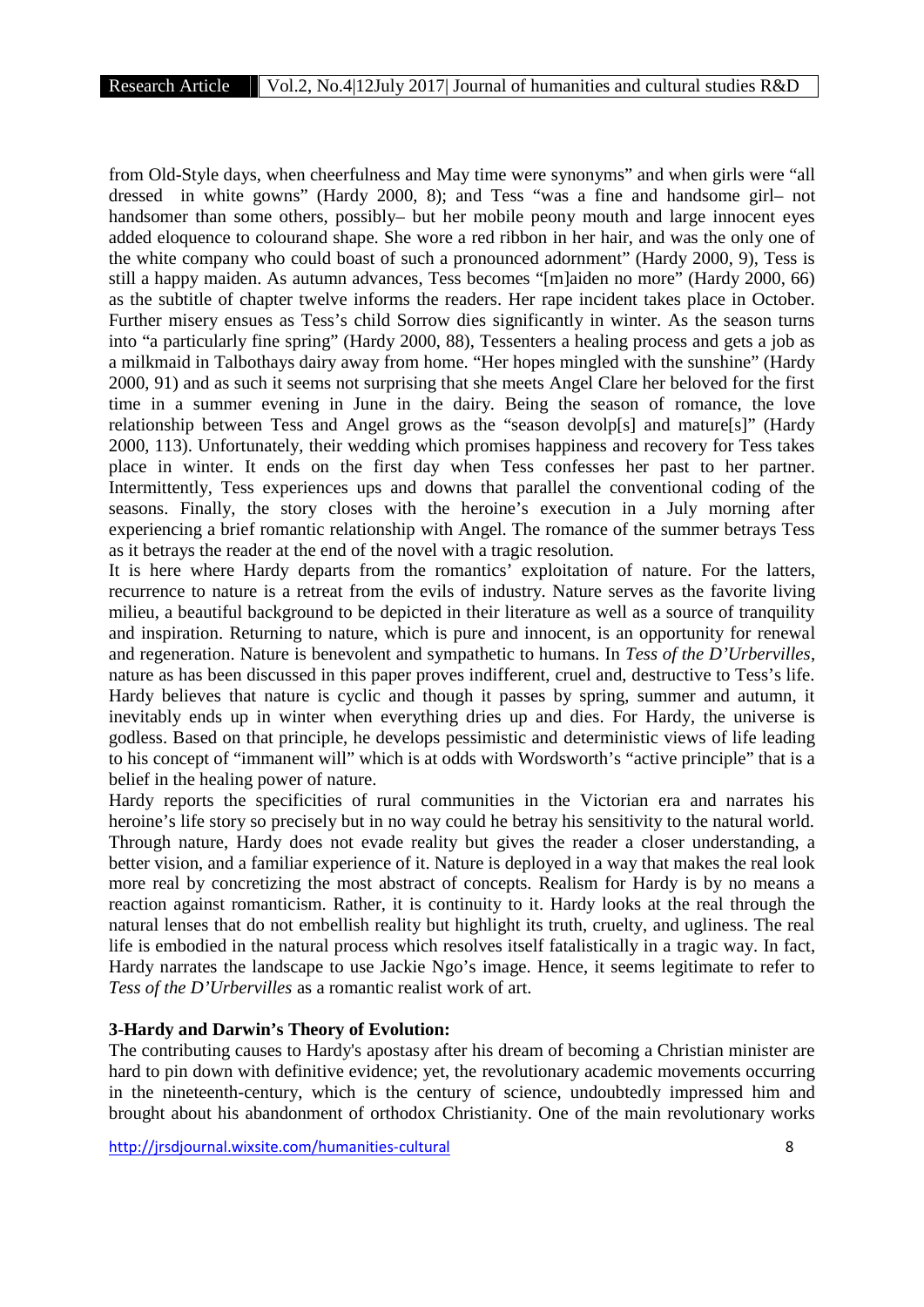was Darwin's theory of evolution which is based onnatural selection. Darwin's book *The Origin of Species*, in which his theory is detailed, was published in 1859 which means when Hardy was nineteen years old."George Eliot and Thomas Hardy, who had a particular interest in science, were close readers of Darwin's works," affirms DrAndrzej Diniejko in his article "Charles Darwin's Theory of Evolution and the Intellectual Ferment of the Mid- and Late Victorian Periods". Darwin lays the core of his theory in the introduction to his book:

I can entertain no doubt, after the most deliberate study and dispassionate judgment of which Iam capable, that the view which most naturalists entertain, and which I formerly entertained –namely that each species has been independently created - is erroneous. I am fully convinced that species are not immutable but that those belonging to what are called the same genera are linear descendents of some other and generally extinct species, in the same manneras the acknowledged varieties of any species are the descendents of that species. Furthermore, I am convinced that Natural Selection has been the main but not the exclusive means of modification(qtd. in Dewberry 1992,1-2).

Such a continuity Darwin detects from one species to another undermines all teleological explanations of human existence andshakes a long-held religious assumption of the divine creation of the world and the centrality of the human in the universe.

Darwin, who observed a continuing struggle for existence in the natural world, showed that the determining factors of life are chance and necessity in the "survival of the fittest." Darwin's theory of evolution thereby undermined the value of traditional religion and morality, which had been accepted for centuries as the guiding principle of mankind, because it implied that man was no more than a "talking monkey", and no God was necessary to create him. It revolutionized man's conception of himself. Darwin thus started a new anthropocentrism thatdeprived man of his unique position in the world. In the light of Darwin's theory, man appears left alone in the universe without any divine power which should — or could — protect him. When Darwin's followers realized that man is no more or no less than a "naked ape", they concluded that such close similarities between man and the rest of the animal world destroyedany purpose of human existence other than that which all animals have. Darwin's theory claimed that since the individual is merely a servant to his species, the overall purpose of existence is the necessity of reproduction. Sexuality therefore becomes the most important motivation for human behavior (Diniejko 2010).

Besides claiming that the ancestors of human beings were a kind of ape, the theory of evolution through natural selection stresses heredity, chance, and the ability to adapt to the environment which entails the degeneration of the weaker species and the survival of the fittest.

Influenced by Darwin's theory of evolution, Hardy has no difficulty seeing men and animals as related species. Indeed, the law of evolution states that all organic creatures are of one family. F.B Pinion explains Hardy's belief that "the web of being includes all living things. For human progress the centre of Altruism should be shifted from humanity to the whole conscious world collectively" (1991, 182). Indeed, the theory of evolution eradicates the centrism of the human who must accordingly reevaluate and rethink his position in the universe.

For this reason, Hardy introduces the sufferings of animals as one of his main topics in several of his novels. He is equally sensitive to the sufferings of both men and animals. George Levine views that "Hardy's extraordinary sensitivity to the variety, abundance, beauty and pain of even the most minute natural phenomena makes him the first great poet of Darwinism" ("Darwin and the Evolution of Fiction" 1986).On her way to Flint-comb Ash, Tess encounters the man who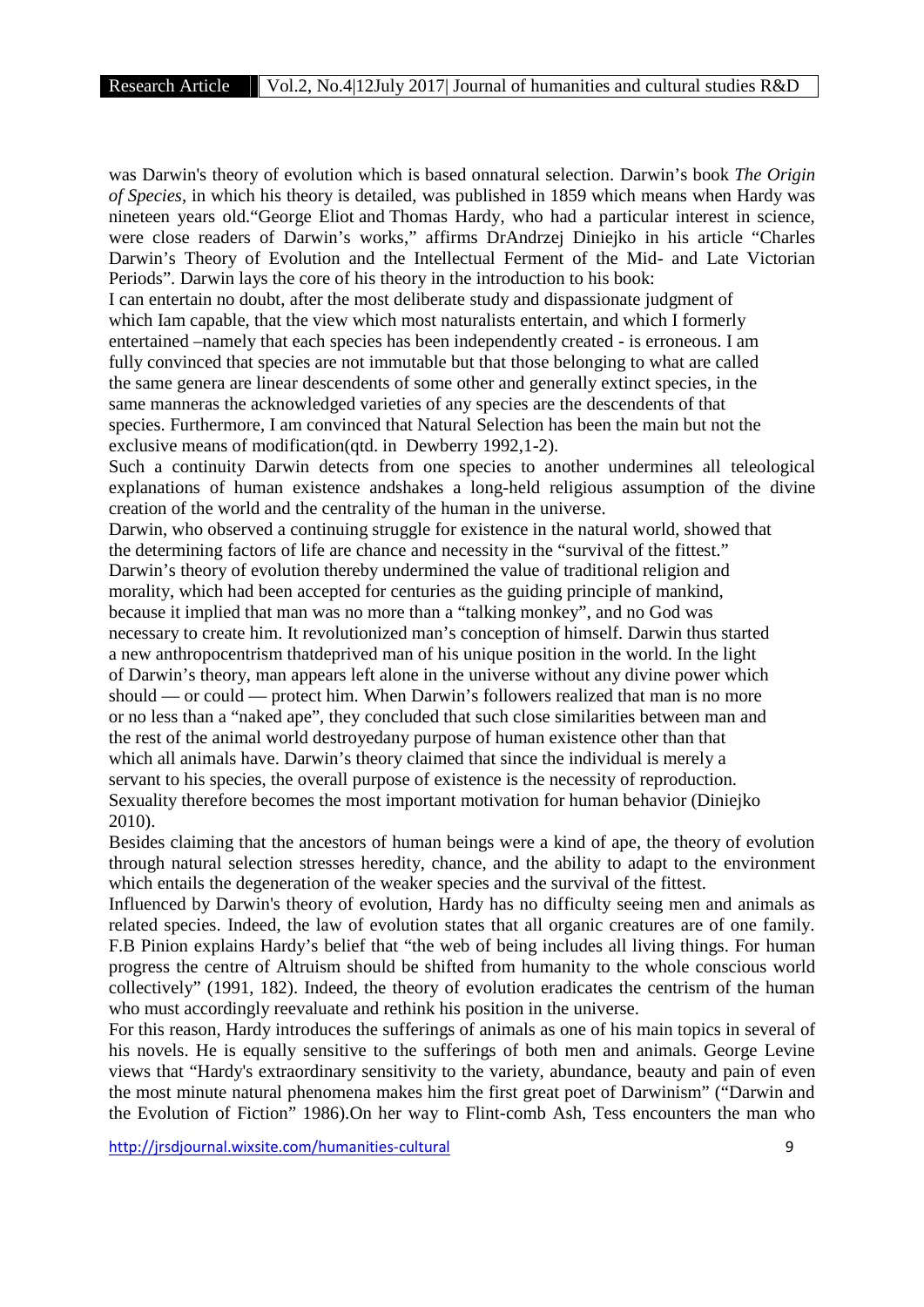was rude to her by saying she was not a girl and was knocked down by Angel. She runs away from him and hides in a plantation of trees. Her sleep is interrupted by strange noises of palpitation and flutter. In the morning, she discovers "[u]nder the trees several pheasants lay[ing] about, their rich plumage dabbled with blood; some were dead, some feebly twitching a wing, some staring up at the sky, some pulsating quickly, some contorted, some stretched out- all of them writhing in agony, except the fortunate ones whose tortures had ended during the night by the inability of nature to bear more"(Hardy 2000, 244). Hardy's depiction of the birds in this meticulous way reveals that he is deeply touched by their agony. He goes further in his sympathy to condemn the participants in the hunting party which caused the pheasants to be wounded and killed as"at once so unmannerly and so unchivalrous towards their weaker fellows in Nature's teeming family"(Hardy 2000, 244).Through this image, Hardy discloses his belief that men and animals are relatives and draws a parallel between Man's cruelty to Man and Man's cruelty to animals so that as James Gibson puts it in his *Tess of the d'Urbervilles by Thomas Hardy*, we become "aware of a universal pattern of suffering" (1986, 37).Hardy's language is unmistakably Darwinian. In fact, the notion of the "weaker fellows" brings to mind the notion of the most disadvantaged species that perish because of their weaknesses for the benefit of the fittest. The identification of Tess's situation with that of the birds is patent in alluding toher as "a hunted soul" (Hardy 2000,243). Both men and animals are hunted creatures in a world of struggle and tragedy.

Hardy's interest in animals is once again divulged in his empathy to the rabbits, hares, snakes and mice in Marlott wheat fields, that are to be "huddled together ... under the teeth of the unerring reaper" (Hardy 2000,77).A striking common denominator between Hardy's main characters of his *novels of character and environment* is that most of them are sensitive to animals and their torture. Indeed, Tess "with the impulse of a soul who could feel for kindred sufferers as much as for herself" (Hardy 2000, 244) puts the birds out of torture by breaking their necks. The vocabulary item "kindred" refers to common characteristics shared by Tess and the birds and gives the description a Darwinian stamp. Her intuitive sympathy to birds is expressed in her remark to Angel after murdering Alec that "the sight of a bird in a cage used often to make me cry" (Hardy 2000,343). In Hardy's last novel, *Jude the Obscure*, Jude who is the main character is equally sympathetic and sensitive to birds. When he is supposed to guardTroutham's farm from birds, he addresses them: "Poor little dears! You shall have some dinner- you shall. There is enough for us all. Farmer Troutham can afford to let you have some. Eat, then, my little birdies, and make a good meal!"(Hardy 1994,11).

Hardy finds no real distinction between people and birds when he comments upon the roar and artificial life of London: "The people in this tragedy laugh, sing, smoke, toss off wines, etc, make love to girls in drawing rooms and areas, and yet are playing their parts in the tragedy just the same. Some wear jewels and feathers, some wear rags. All are caged birds; the only difference lies in the size of the cage. This too is part of the tragedy" (qtd. in Pinion 1991, 162).Tess's early tragedy of being violated has taught her that "the serpent hisses where the sweet birds sing" (Hardy 2000, 66). When she rallies and sets off for Talbothays, her zest for life is heard in "every bird's note" (Hardy 2000, 91) as if the birds were able to understand Tess's happiness. At Talbothays, when she is reminded of the past, a solitary cracked reed-sparrow greets her from the bushes by the river in a sad machine-made tone. The birds associated with Tess indicate mainly an intense suffering. Their agony is the result of the cruelty and indifference of both Man and nature and emphasizes a harshness which is universal and of which Tess is a victim. Tess, who "could never hurt a fly or a worm" (Hardy 2000, 343) and whom "the sight of a bird in a cage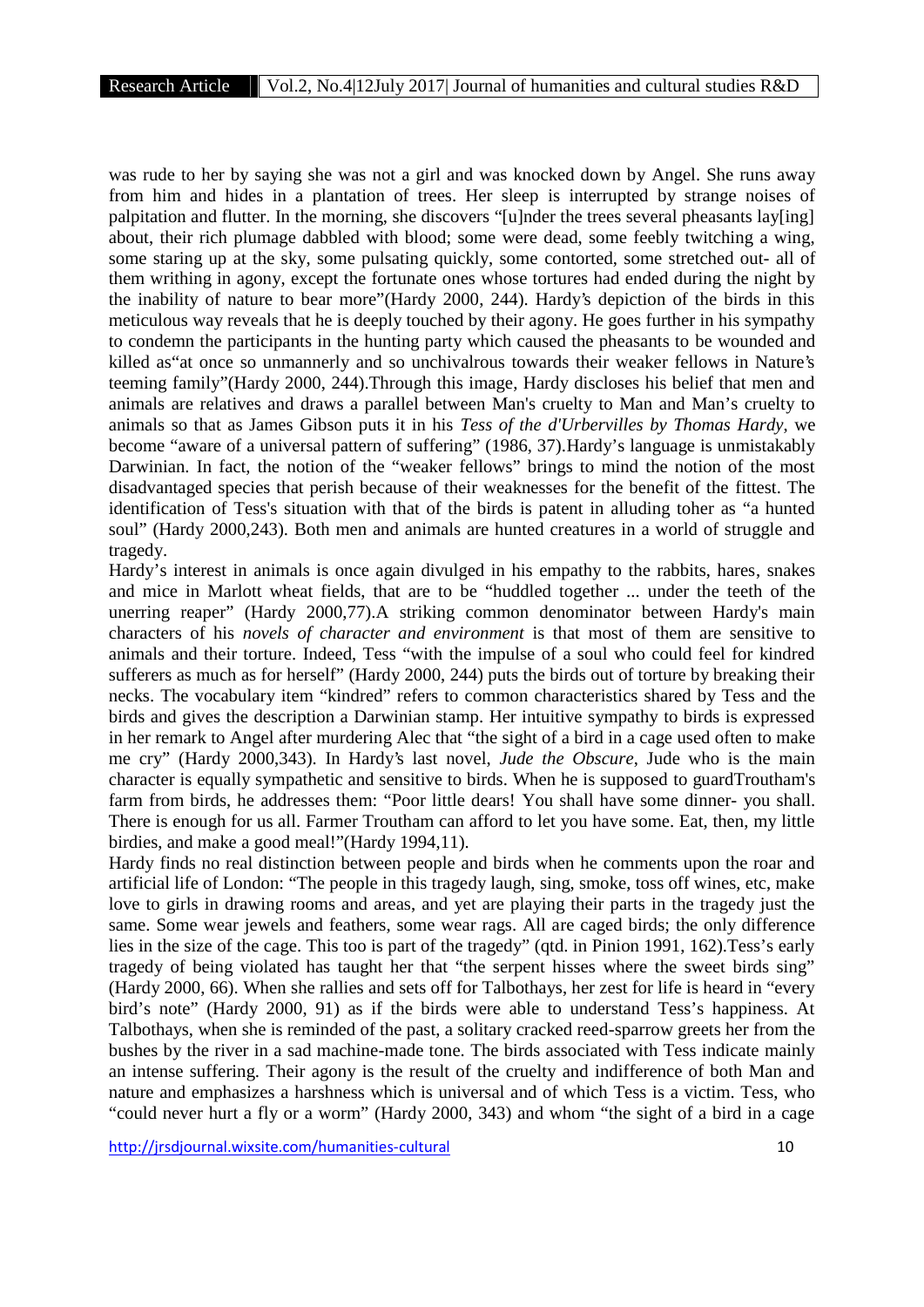used often to make [her] cry" (Hardy 2000, 343), is caught in "her days of immaturity like a bird in a spring" (Hardy 2000, 172). Later, she is drawn to Angel "like a fascinated bird" (Hardy 2000, 108); and eventually she is caught in Alec's traps of seduction "like a bird in a clap-net" (Hardy 2000, 255).

The relationship between men and animals is also brought outin the many comparisons of Tess to animals other than birds. After Tess's recovery from her past painful memories, namely, her deflowering in Trantridge and the death of her child Sorrow, "a particularly fine spring came round, and the stir of germination was almost audible in the buds; it moved her, as it moved the wild animals and made her passionate to go"(Hardy2000, 88). In Talbothays' garden, when she listens to Angel's notes, she follows the sound and goes "stealthily as a cat through this profusion of growth"(Hardy 2000, 108) to reach Angel's place. When Angel comes back from Emminesterto Talbothays, he hugs Tess tightly and feels her "warm as a sunned cat" (Hardy 2000, 149).

Early in the novel, Hardy highlights the degeneration of the d'Urbervilles' lineage. On his way to Marlott, Tess's father John Durbeyfield, who is a haggler, is addressed by a man as "Sir". The following conversation takes place:

"Now, sir, begging your pardon; we met last market-day on this road about this time, and I zaid 'Good-night,' and you made reply 'Good-night, Sir John', as now." "I did," said the parson."And once before that–near a month ago." "I may have." "Then what might your meaning be in calling me 'Sir John' these different times, when I be plain Jack Durbeyfield the haggler?"The parson rode a step or two nearer. "…Don't you really know,

Durbeyfield, that you are the lineal representative of the ancient and knightly family of the d'Urbervilles, who derive their descent from Sir Pagan d'Urberville, that renowned knight who came from Normandy with William the Conqueror, as appears by Battle Abbey Roll?"

"... where do we d'Urbervilles live?" "You don't live anywhere. You are extinct– as a county family."

...

...

"And where be our family mansions and estates?" "You haven't any." "Oh? No lands neither?" "None; though you once had 'em in abundance,... " (Hardy 2000, 3-5).

A Darwinian register is easily tracked throughout the dialogue with words like "lineal", "descent from" and "extinct". Naturally a Darwinian logic is elucidated as the d'Urbervilles were of the strongest species with "abundance" of "mansions", "estates" and "lands" thus able to survive as knights. The nowadays absence of these characteristics that underwent mutations into poverty and misery means that the Durbeyfields are on their way of "extinction" to leave room to the more advantaged species. Hardy in more than one occasion reminds "how are the mighty fallen" (Hardy 2000, 5).As for Darwin such falls and changes are slow and gradual, it is not till the end of the story that Tess passes away although her father died earlier in the novel. From the very beginning, Tess as well as her father seems predestined. The father, while his ancestors were extinct, cannot come to terms with reality and fancies himself Sir John and calls a boy to serve him only to give him"a shilling, one of the chronically few that he possessed" (Hardy 2000, 7). His vain vanity coupled with his excessive alcoholism qualify him as an inferior member of a species that must disappear. He is unable to adapt to his present environment.

Tess as well gets her share of troubles mapped mainly by chance and heredity. The news her father knows by chance about their noble blood line prove disastrous to her life. Driven by the guilt of killing the family's horse which is their only source of income, Tess accepts her mother's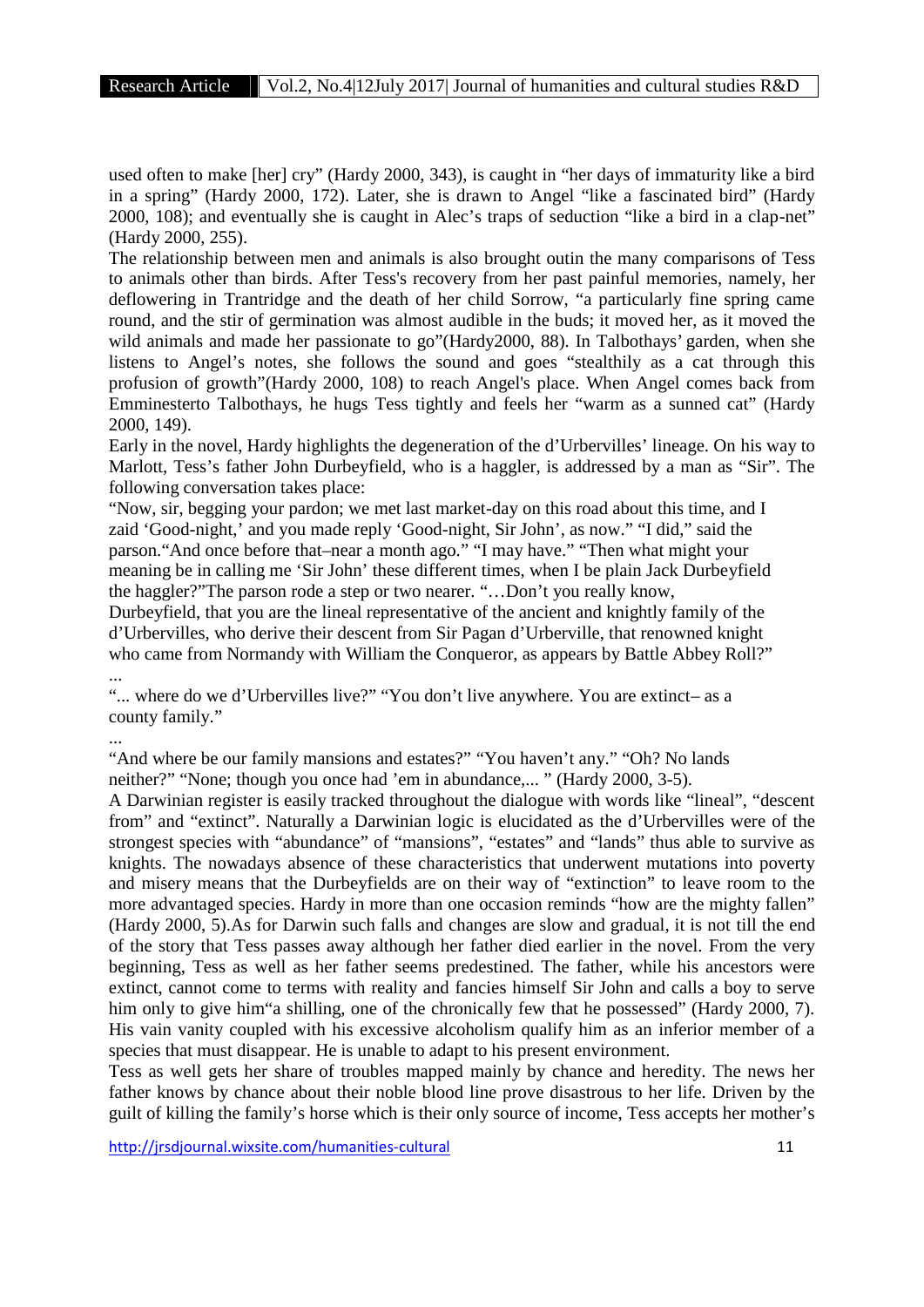suggestion to go and claim kinship from a certain d'Urbervilles who is, unfortunately, fraudulent. Because of her good looks she inherited from her mother, Alec d'Urbervilles is seduced and rapes her. The collapse of her marriage from Angel Clare is caused by her inability to adapt to the Victorian morals that demand chastity from women. Her mother advises her to keep the incident of the rape secret but being too "pure" and innocent, she could not cheat on Angel. Cheating with its usually negative connotations could be in this case a strategy of adaptation to achieve happiness. The bad timing of Angel's forgiveness corresponds to her renewal of the adulterous relation with Alec; itself caused by further misfortunes in the family. Tess's killing of Alec is not abandoned all together from Angel's thoughts nor is it completely surprising for him. "There momentarily flashed through his mind that the family tradition of the coach and murder might have arisen because the d'Urbervilles had been known to do these things" (Hardy 2000, 338). Heredity, chance, poverty, and the inability to take the right decisions at the right time pave the way to the tragic resolution of the novel that is the execution of Tess.

Liza-Lu Tess's youngest sister, on the opposite side, "is so gentle and sweet, and she is growing so beautiful. O I could share you with her willingly when we are spirits! If you would train her and teach her, Angel, and bring her up for your own self! . . . She has all the best of me without the bad of me," (Hardy 2000, 346)Tess affirms towards the end of the novel. Younger than Tess, equally beautiful, chaste in a Victorian sense, uneducated as a woman then must be, ready for the male's inscription of the teachings and trainings he chooses for her, Liza-Lu is the perfect Victorian woman. Thus, she belongs to the fittest and manages to survive only because of her submission to the moralities and codes of her age. Angel, a male in the Victorian society, belonging to the middle class is also able to survive; although like Tess, he was adulterous once. In this sense, the idea of the survival of the fittest seems extremely dangerous as it confuses right and wrong. It lacks all moral sense. It also foregrounds gender inequality. The concept of the "fittest" itself is limited by social boundaries that do change from one time to another and from one place to another. Hardy's attitude towards the natural laws is problematic and even ambivalent. While he ends his novel by the death of the heroine as unable to fit in, he insists in his title that Tess is "a pure woman".

Whether pure or impure, one's life is foreordained. Hardy believes that Man is at the mercy of the laws of nature, unable to alter them and is thus stripped of his free will. If he shows any revolutionary acts like Tess's murdering of Alec, nature takes control of the situation again and avenges itself. J. Hillis Miller recapitulates:

In Hardy's world there is no supernatural hierarchy of ideals or commandments, nor is there any law inherent in the physical world which says it is right to do one thing, wrong to do another, or which establishes any relative worth among things or people. Events happen as they do happen. They have neither value in themselves nor value in relation to any end beyond them. Worse yet, suffering is certain for man. In place of God there is the Immanent Will, and this unthinking force is sure to inflict pain on a man until he is lucky enough to die (1970, 13).

Such a deterministic view is detrimental to humanity as in a predestined world, Man tends to resign from all good behavior, charity and moral sense. If one's fate will inevitably move in a fixed beforehand traced trajectory, all efforts seem futile and useless. Jeff Laird defines determinism as "the belief that everything we say, do, or think is just a function of physics and chemistry" and accordingly compares man to a robot. He goes on to explain the consequences of determinism in a carried out study as follows:

The studies examined how exposure to deterministic thinking affects a person's behavior.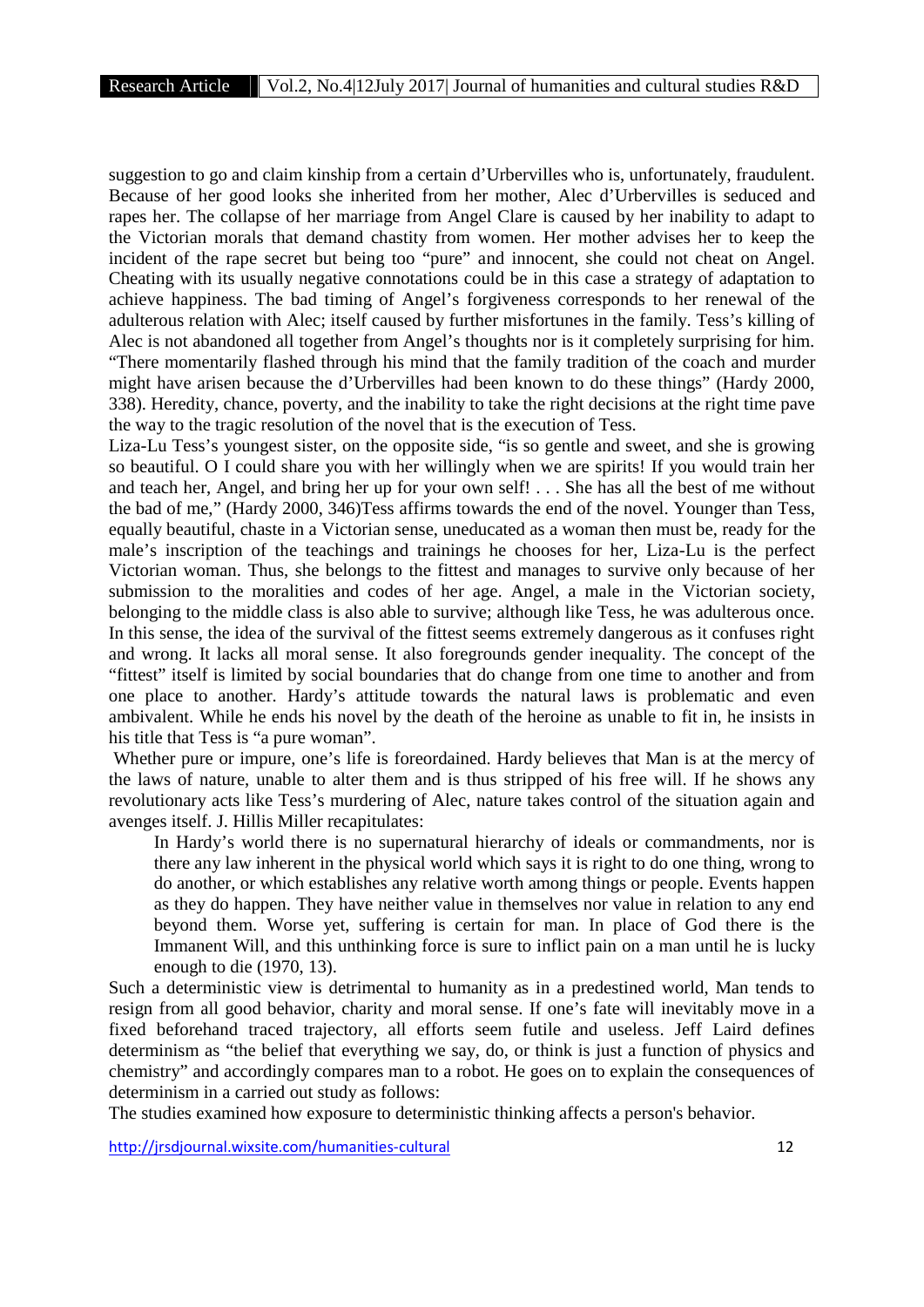Participants were assessed for moral reasoning before and after being inundated with pro determinism ideas, asopposed to those who were not so indoctrinated. Not surprisingly, as people were more exposed to deterministic thinking, they became more likely to justify things like cheating and less likely toparticipate in charity. Likewise, when peppered with deterministic propaganda, participants were significantly more likely to do things they knew full well that others didn't like: a reduction in altruism. They also recorded slower reaction times and a greater tendency to choose passivity over action ("The Consequences of Determinism" 2014).

Disastrous as they are, determinism and theories of evolution must not be promoted. The reader must not easily accept such narratives. Instead, he must develop critical thinking to evaluate whatever material presented to him/her so that he/she does not become the victim of certain ideological constructions.

#### **Conclusion**:

In *Tess of the D'Urbervilles*, there is an exhaustive manipulation of the natural material. By looking at the rural landscape and the natural elements as a rich repertoire of symbols, Hardy affirms that nature is more than an emblem of beauty. It is a source of inspiration and imagination. Thus, it shapes his writing style. Whether Hardy is writing poetry or prose, the reader thinks himself at the presence of a romantic poetic piece. Nature is also an active force in the human life; although, in most cases it foreshadows negative possibilities. It acts ominously upon human existence and directs fatally its course of events. This deterministic view, that details the cruel specificities of daily life, categorizes Hardy as a realist. Besides, nature with its fauna and flora is also an extension of humanity, a belief he supports after reading Darwin's theory of evolution. Hence, Hardy could easily draw continuous parallels between people and animals. Approaching nature as such reveals Hardy's literary affiliations of Romantic Realism as well as his scientific orientations such as that of Darwinism. His convictions, however, must be treated with caution as they are fraught with perils in that they cripple human agency and strip human life from all moral sense and meaningful purposes.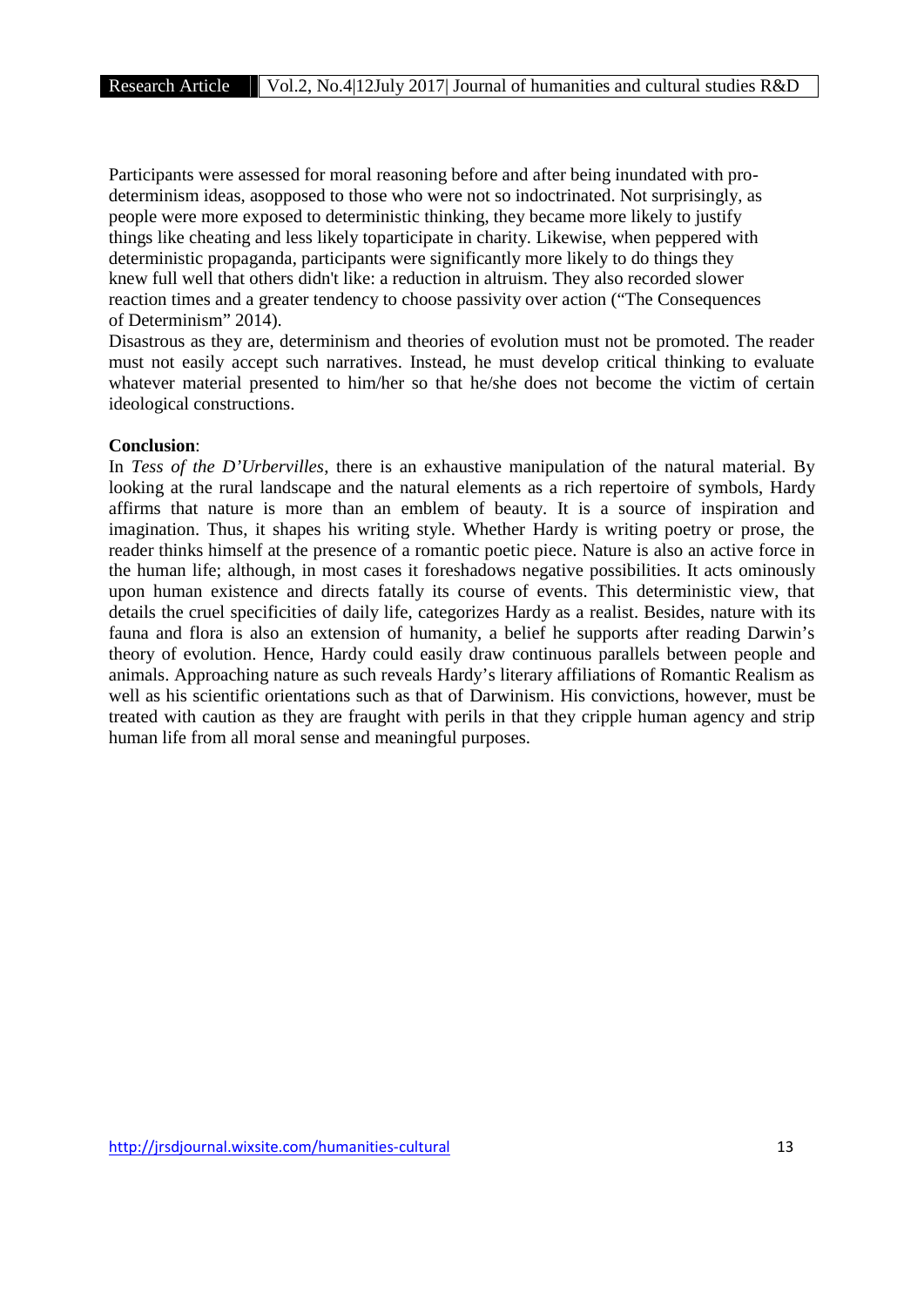# **End notes:**

Note 1: Tony Tanner's article "Colour and Movement in *Tess of the D'Urbervilles*" is written in 1968. It is included in Dale Kramer's *Hardy Tess of the D'Urbervilles*. Look at the list of references below.

# **References:**

- 1. Chadwick, Charles. (1985).*Symbolism*. Bristol: J.W Arrow smith Ltd.
- 2. Gibson, James. (1986). *Tess of the d'Urbervilles by Thomas Hardy*. London: Macmillan EducationLTD.
- 3. Hardy, Thomas. (1994). *Jude the Obscure*. London: Penguin edition.
- 4. Hardy, Thomas. (2000).*Tess of the d'Urbervilles*. Wordsworth Classics, Wordsworth Editions Limited.
- 5. Johnson, Trevor. (1977). *Thomas Hardy*. London: Evans Brothers Limited.
- 6. Kramer, Dale. (1991)*. Hardy's Tess of the d'Urbervilles*. New York: Cambridge University Press.
- 7. Miller, J. Hillis. (1970). *Thomas Hardy: Distance and Desire*. Cambridge, Mass.: Harvard University Press.
- 8. Page, Norman. (1986).*Thomas Hardy*. London: Macmillan Education LTD.
- 9. Pinion, F.B. (1991). *A Hardy Companion: A Guide to the Works of Thomas Hardy and their background*. London: The Macmillan Press LTD.

## **Online References:**

- 10. Dewberry, Charley.(1992, March). "Review of Darwin's *The Origins of Species*". Mckenzie Study Center.
- 11. Retrieved from http://www.Mckenziestudycenter.org/science/articles/Darwin.html. Accessed on 18 March 2006.
- 12. Diniejko, Andrzej. (2010, May 11). "Charles Darwin's Theory of Evolution and the Intellectual Ferment of the Mid- and Late Victorian Periods".Retrieved from
- 13. http://www.victorianweb.org/science/darwin/diniejko.html. Accessed on 07 June 2017.
- 14. Laird, Jeff. (2014, June 3). "The Consequences of Determinism". Retrieved from http://www.blogos.org/scienceandtechnology/determinism.php. Accessed on 08 July 2017.
- 15. Levine, George. (1986, October 5). "Darwin and the Evolution of Fiction". Retrieved from http://www.nytimes.com/1986/10/05/books/darwin-and-the-evolution-offiction.html?pagewanted=all. Accessed on 05 July 2017.
- 16. Mendenhall, Martha. "The defining Ideas of Romanticism". Retrieved from http://penandthepad.com/defining-ideas-romanticism-8623252.html. Accessed on 08 June 2017.
- 17. Ngo, Jackie.*"*Literary Elements of Victorian Literature*"*. Retrieved from http://penandthepad.com/literary-elements-victorian-literature-12113986.html. Accessed on 08 June 2017.
- 18. Rahn, Josh. (2011). "Victorian Literature". Retrieved fromhttp://www.onlineliterature.com/periods/realism.php. Accessed on 06 July 2017.